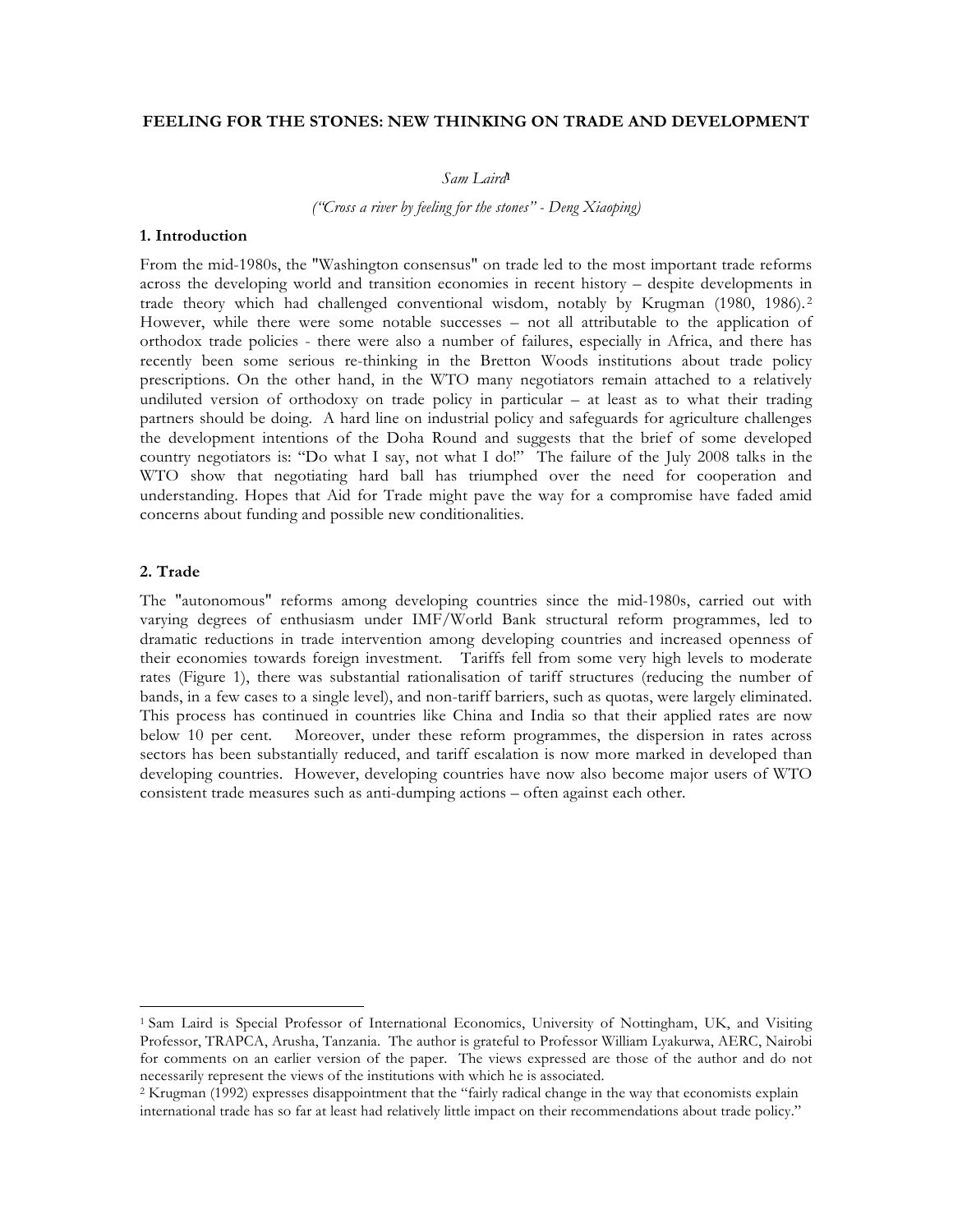**Figure 1: Selected developing countries average applied MFN tariffs, pre-Uruguay Round and most recent year (in most cases 2004)**



Source: UNCTAD/World Bank WITS/TRAINS database.

Apart from traditional trade theory, the reform process was justified by statistical evidence linking openness to growth (Dollar and Kraay, 2004; Sachs and Warner, 1995 ). However, as David Dollar emphasised on a number of occasions, these were statistical results with a number of countries falling above and below the central finding. Moreover, Rodrik and Rodriguez (2002) roundly criticised the robustness of the statistical results.

It is therefore surprising that not enough attention was paid to why some countries did better and some worse than average. For example, while the reforms brought about some remarkable success, notably in India and China that achieved real growth rates of 9-10 per cent and export growth in the order of 20-30 per cent over a decade, these and other East Asian reforms were scarcely orthodox – indeed in their reliance on pro-active measures they are sometimes considered to be examples of the application of Krugman's strategic trade theory. In Africa, on the other hand, which swallowed the orthodox medicine "straight up", there have been cases of industries closing down with no signs of newly emerging activities. In the Philippines and Brazil, growth rates after the reforms were slower than prior to the reforms, although the situation seems to have improved in Brazil and indeed many other developing countries under the commodity price boom of recent years. (This is discussed further in the section on national trade policies,)

Of course, there are many explanations for growth and it would be wrong to attribute poor performance uniquely to changes in trade policy, but since trade policy was a key element in many structural adjustment programmes, there is a perception that the extent and pace of trade liberalisation has to take at least some of the blame for the negative results (and some of the credit for the positive outcomes!).

A reappraisal of the impact of trade reforms intensified following the global economic slowdown in the wake of the Asian, Russian and Brazil crises of 1997-98 – some two years after the conclusion of the Uruguay Round and establishment of the WTO (as has the role of the state during the 2008 crises). The long overdue revisiting of the orthodoxy represented by the Washington consensus was signalled in a number of ways. First, there was the intellectual challenge by Stiglitz and Rodrik, who queried the emphasis placed on openness and the lack of attention to institutional and governance issues. Second, problems in implementation of the WTO Agreements led to the breakdown of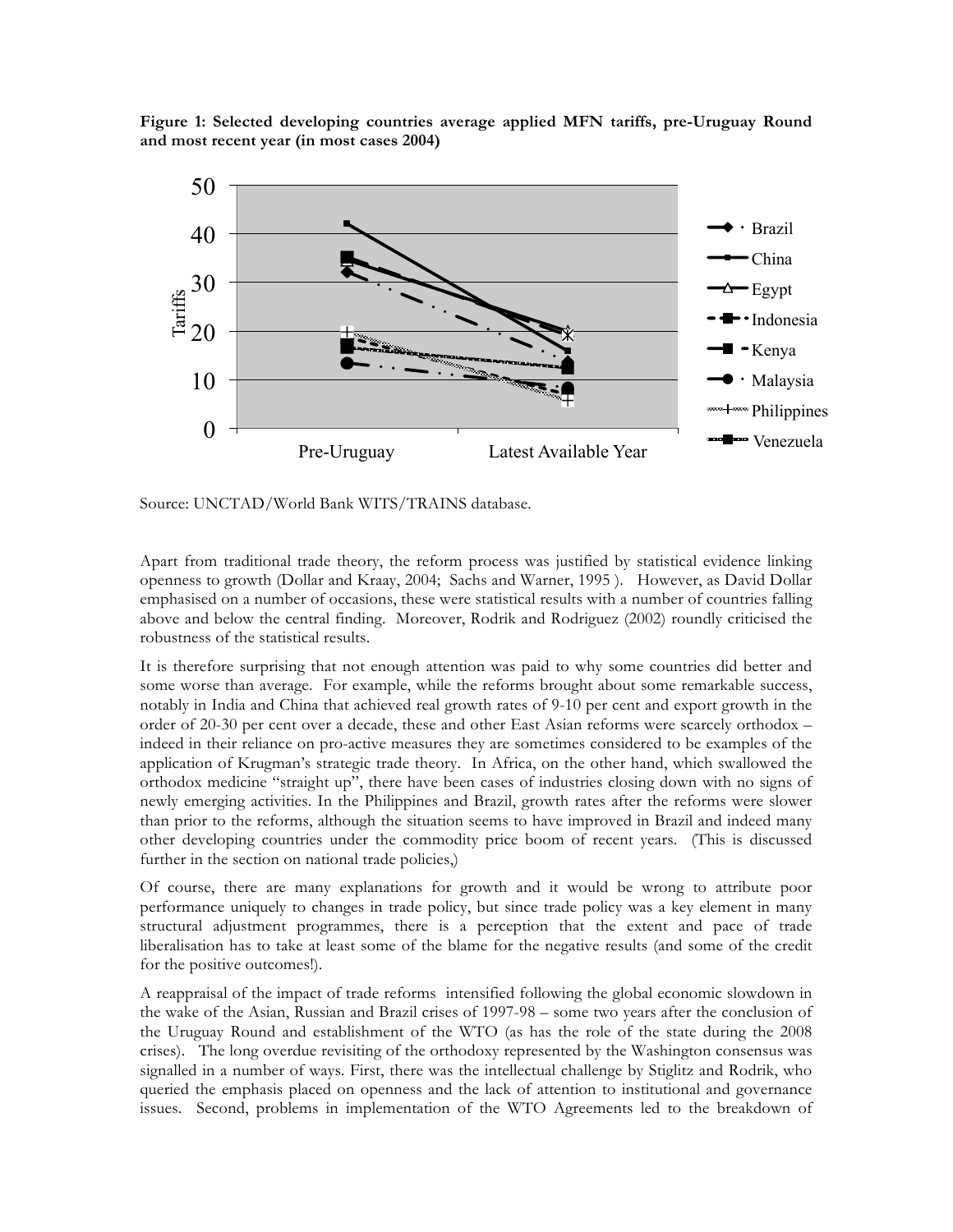attempts to launch a new negotiating round in Seattle in 1999. Third, the 1990s saw a dramatic increase in number of regional trade agreements. And, finally, there was an emergence of growing evidence of the failure of the trade reforms, especially in Africa.

# *2.1 The WTO processes*

After a series of failures to reach agreement, the WTO negotiations remain in a state of stagnation with minimal progress, despite the downscaling of the agenda by removal of contentious issues such as competition policy, investment and transparency in government procurement. After the major success in concluding the Uruguay Round in 1994 and establishing the WTO in 1995, followed by agreements in the areas of information technology (1996), basic telecommunications (1997) and financial services (1997), what has led to the stagnation in the WTO processes and some apparent disillusion with the WTO system in a number of developing countries?

While trade negotiators often seem mercantilistic, the fact is that today most are aware that multilateral liberalization is more valuable globally than unilateral liberalization or liberalization within a regional agreement, bringing about great synergy in economic activity, although of course that is not to say that all players will benefit equally. Obtaining greater access to foreign markets – valuable in itself – may also be presented at home in trying to "sell" domestic reforms. Thus, there are overall net economic and politico-economic gains from the multilateral processes.

In essence, the multilateral process is a cooperative game. In the film "A Beautiful Mind", John Nash – foreshadowing his Nobel-prize-winning work - explains to his male college friends in the bar why Adam Smith is wrong in arguing that competition always produces optimal results. Nash says that if the men all compete for the most beautiful girl, none may finish up with a girl. But if the men cooperate, then they may each get a girl, even if she is not the most beautiful. The difficulty facing trade negotiators is to resolve the conflict between the desire to obtain the maximum gains for one's own country, but in doing so perhaps postponing any gains or failing to achieve any outcome, and the need to cooperate by making greater concessions (offers to liberalize) in order to achieve a successful outcome.

While it is ironical that economists would generally advise making the maximum concessions because that would produce greater economic welfare than no liberalization, the trade negotiator tends to hold out for others to liberalize as well. But, if negotiators take a hard mercantilist line, the outcome is likely to be minimal liberalization - as we have seen in the Doha negotiations with the estimated gains being downgraded by economists as the Round plodded on. It would seem that often the mercantilist instinct dominates, and perhaps the fear of offending powerful special interest groups – such as farmers in some major economies – is greater than the desire to pursue welfare gains which are spread thinly across society.

Another factor that is now being more widely recognized is that not all countries gain equally from multilateral negotiations, and there may indeed be losers. To some extent, the international institutions had been reluctant to acknowledge this reality and there had been a tacit accord over the years to talk up the benefits of trade and the multilateral system, based on earlier research and basic economic theory. It has always been accepted by economists that there would be a contraction and expansion of individual sectors of national economies as their trade interventions and other supports were liberalized, but this was part of the accepted political economy whereby losses in one sector would be offset by gains in others, and this kind of national restructuring would produce overall gains. However, recent research by Fernandez de Cordoba, Laird and Vanzetti (2005) and others shows quite clearly that, on the one hand, the structural shifts are not a seamless, smooth process, and, on the other hand, there may indeed be winners and losers from multilateral liberalization between, as well as within, individual countries. Apart from structural change, these authors also highlight potentially important tariff revenue losses in a number of small countries that are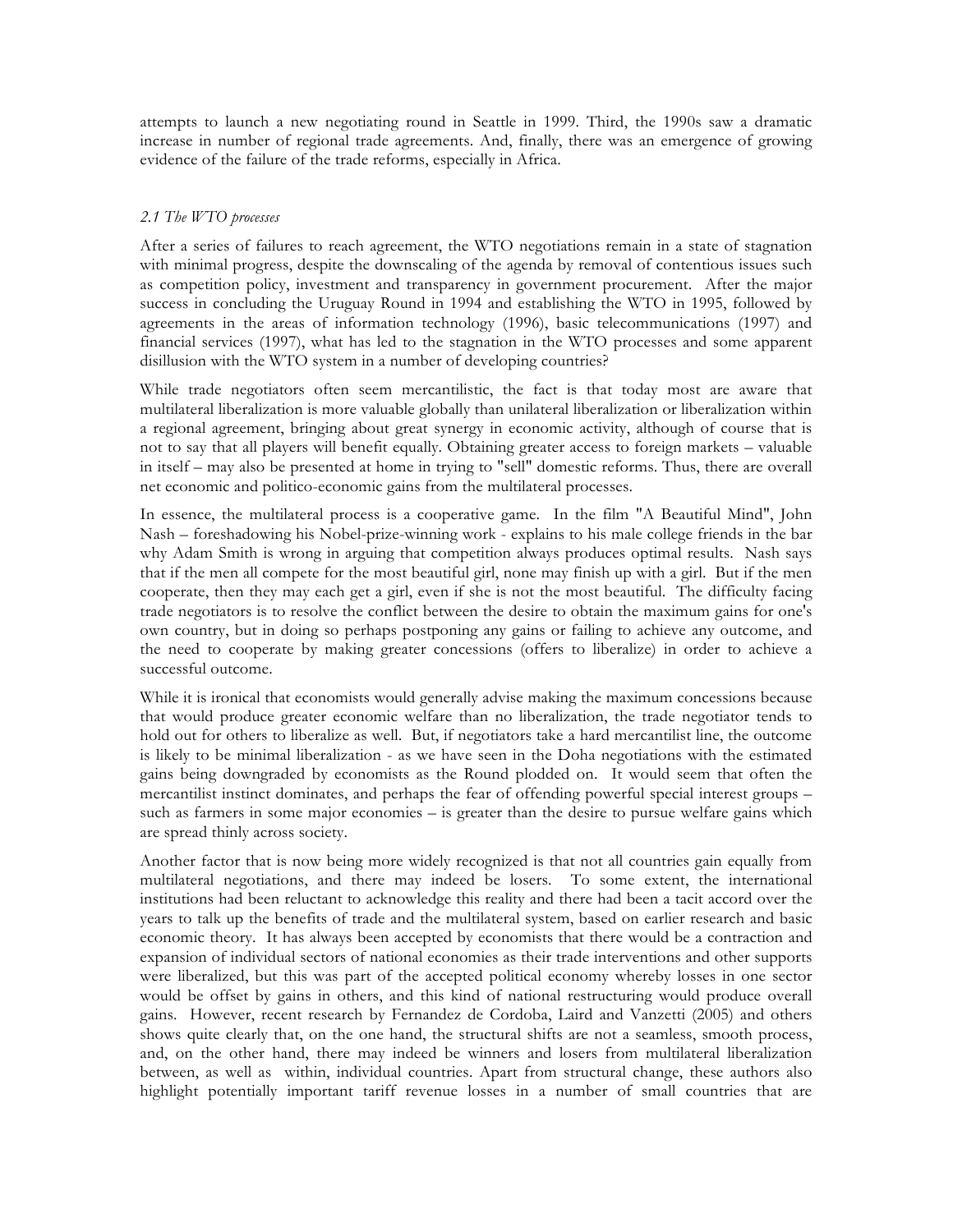dependent on trade taxes. In addition, World Bank (2006) findings suggest uneven effect on poverty. Again, Bouët, Fontagné and Jean (2006) in a study for the World Bank suggest that preference erosion may be a problem for some very poor countries.

Most recently, the Commission on Growth and Development (2008) (hereafter the Growth Commission) noted that relying on markets to allocate resources efficiently is clearly necessary but "that is not the same thing as letting some combination of markets and a menu of reforms determine outcomes". The Commission goes on: "Wedded to the goal of high growth, governments should be pragmatic in their pursuit of it. Orthodoxies apply only so far...if there were just one valid growth doctrine, we are confident we would have found it." The Commission notes that economists can say with some confidence how a mature market economy will respond to policy prescriptions, "but mature markets rely on deep institutional underpinnings, institutions that define property rights, enforce contracts, convey prices, and bridge informational gaps between buyers and sellers" which, it says, are often lacking in developing countries.

Noting that an important part of development is precisely the creation of these institutionalized capabilities, the Growth Commission states that: "We do not know in detail how these institutions can be engineered, and policy makers cannot always know how a market will function without them. The impact of policy shifts and reforms is therefore harder to predict accurately in a developing economy. At this stage, our models or predictive devices are, in important respects, incomplete. It is, therefore, prudent for governments to pursue an experimental approach to the implementation of economic policy." In this respect, the Commission quotes Deng Xiaoping's oft-quoted dictum to "cross the river by feeling for the stones," and it argues that governments should sometimes proceed step by step, avoiding sudden shifts in policy where the potential risks outweigh the benefits. This will limit the potential damage of any policy misstep, making it easier for the government and the economy to right itself. It also notes that making policy is only part of the battle: policies must also be faithfully implemented and tolerably administered.

While the Growth Commission remarkably says almost nothing about trade policy it touches on a number of closely related areas, including briefly what it calls the "great symbolic importance" of the Doha Round, apparently accepting the downgrading by many economists of the economic significance. In the areas of export promotion (including explicit or implicit subsidies but not trade fairs, etc) and industrial policy (in particular targeting, rather than cluster group formation, etc), the Growth Commission indicates the various sides of the debate that were heard during its work.

While orthodoxy suggests that neither export promotion nor industrial policies work, then the Commission – in a clear break with orthodoxy – suggests that: "If an economy is failing to diversify its exports and failing to generate productive jobs in new industries, governments do look for ways to try to jump-start the process, and they should." 3 However, the Commission hedges its bets by arguing that these efforts should bow to certain disciplines. "First, they should be temporary, because the problems they are designed to overcome are not permanent. Second, they should be evaluated critically and abandoned quickly if they are not producing the desired results. Subsidies may be justified if an export industry cannot get started without them. But if it cannot keep going without them, the original policy was a mistake and the subsidies should be abandoned. Third, although such policies will discriminate in favour of exports, they should remain as neutral as possible about which exports. As far as possible, they should be agnostic about particular industries, leaving the remainder of the choice to private investors. Finally and importantly, export promotion is not a good substitute for other key supportive ingredients: education, infrastructure, responsive regulation, and the like."

Thus, it seems that, at least among professional economists, science is pointing to some serious reexamination of orthodoxy – albeit more than 20 years after the publication of Krugman's work.4

 $\overline{a}$ 

<sup>3</sup> This was an argument heard in the World Bank while the author worked there in the late 1980s.

<sup>4</sup> Of course, second best argument are not new – look at Pigou's work on Wealth and Welfare published in

<sup>1912 –</sup> later heavily criticised (although criticism of Pigou's role for the state looks weaker in the light of the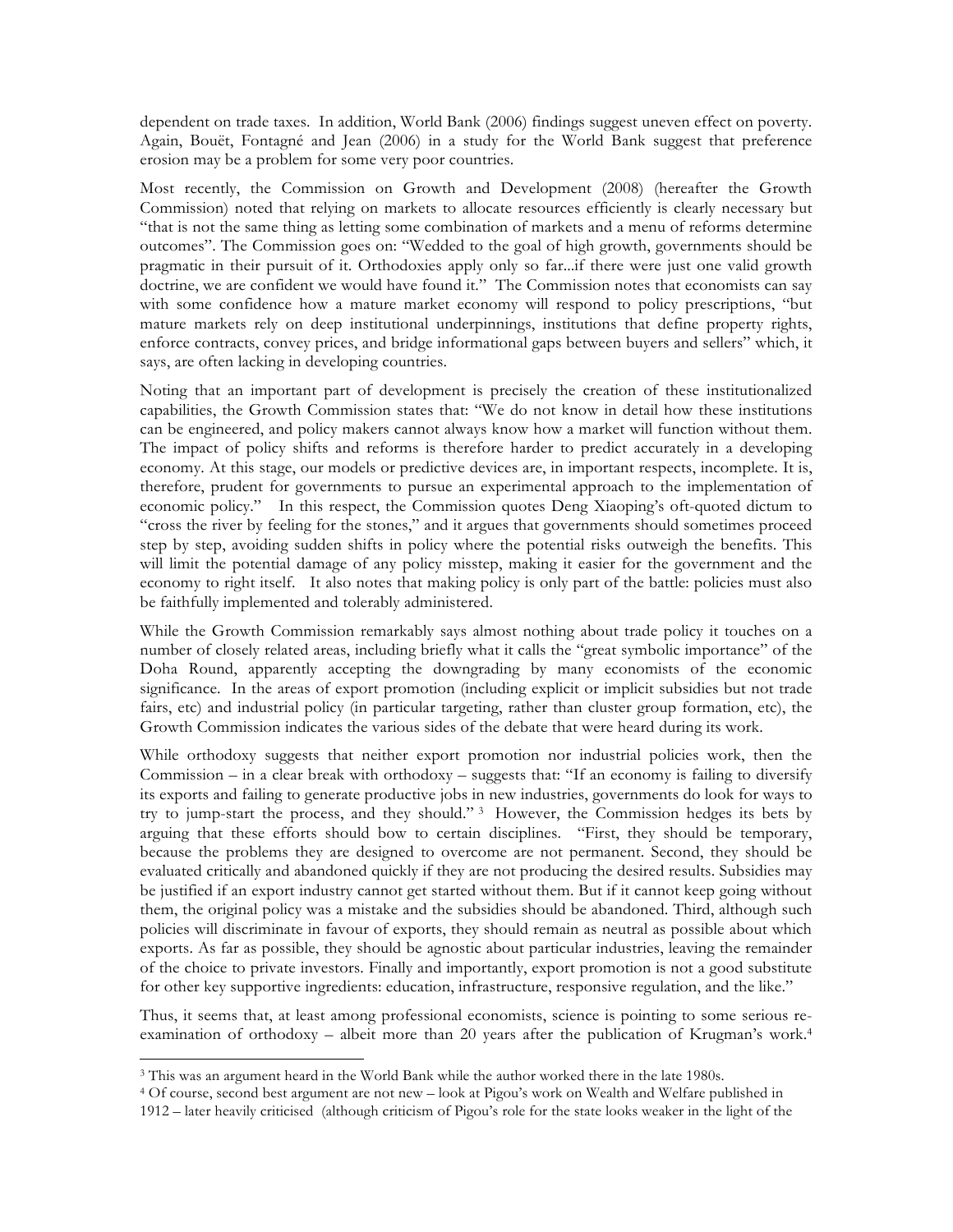This reflection looks more and more like scepticism about the benefits of trade liberalisation or at the least the path as well as timing and sequencing, as well as overdue recognition of welfare economics. No doubt many in the developing world are thinking "about time, too" or "we told you so" .

Apart from the concern about the failure of reforms in a number of countries, it is also fairly clear that many developing countries felt that they were cheated in the Uruguay Round, where it had been promised by various international organizations that there would be trade gains of \$300-500 billion. They asked the question "Where is the cheque?" This is a reference to predictions by, the World Bank and the OECD that the Uruguay Round would lead to these huge gains. In fact, it seems likely that these gains were overstated, as the simulations used to make the predictions were based on applying the negotiated MFN tariff cuts to applied rates stored in modelling databases such as GTAP, whereas in the case of developing countries in particular applied rates were already well below legally bound rates. Other concerns related to the back-loading of liberalisation in the textiles and clothing sector to the end of the implementation period in 2005, and, since then, concerns that the gains are mainly being captured by China at the expense of other developing countries which had previously guaranteed market shares under their quotas. Similarly, there were other concerns about the application of special and differential treatment for developing countries that often were expressed in the form of "best endeavours" rather than firm legal commitments.

Inevitably, this kind of oversell of the gains from the Uruguay Round leads to the kind of situation envisaged by Akerloff in his theory of "lemons" (a dud car in U.S. usage). Nobel economics laureate George Akerloff focused on the impact that asymmetric information between buyers and sellers has on the market for used cars. The lemons have hidden defects known only to the seller. Since buyers cannot easily distinguish lemons from other cars, they assume that all cars are lemons, and will only be willing to offer a discounted price, with the effect of driving down the prices of all used cars. Analogously, the developing countries feel that they were sold a lemon in the Uruguay Round and it is become correspondingly difficult to persuade them of the benefits of the Doha negotiations and of trade liberalisation, especially when key parts of the Doha Declaration seem to be blithely ignored or reinterpreted.

Other problems facing the WTO that have affected the current multilateral negotiations include the extended scope of the WTO into areas such as farming, services and intellectual property. The new unified, binding dispute settlement mechanism provides protection for smaller players but the process is expensive and large players have dragged their feet on implementing unfavourable decisions. In addition, there have been controversial decisions in the shrimp/turtle, tuna/dolphin, and beef hormone case and more is expected to follow on the use of GMOs. Recent decisions on sugar and bananas have been welcomed by some developing exporters (e.g., Brazil, India, Latin American countries), but others that previously benefited from preferences claim that large sections of their economies will be destroyed (Mauritius, Caribbean countries, etc.). NGOs have also attacked the WTO practice of holding non-public meetings, while some of the smaller WTO Members have attacked the use of small group meetings ("green rooms") of key players to resolve issues. Overall, these factors have contributed to an image of the WTO as a powerful, intrusive, non-transparent and non-democratic organisation that is insensitive to the environment and social issues.

In this situation it is not surprising that attempts to broaden the scope of the WTO to include labour standards, investment, environment, and competition policy failed, while the inclusion of trade facilitation has been treated with suspicion. Delays in allowing developing countries without their own manufacturing capabilities to allow imports of generic drugs to treat AIDS have only served to deepen distrust.

 $\overline{a}$ 

financial crisis of 2008) - or James Meade's Trade and Welfare published in the 1960s, but it often seems that policy makers prefer to focus on a naive, simplistic version of theory that appeals to their vision.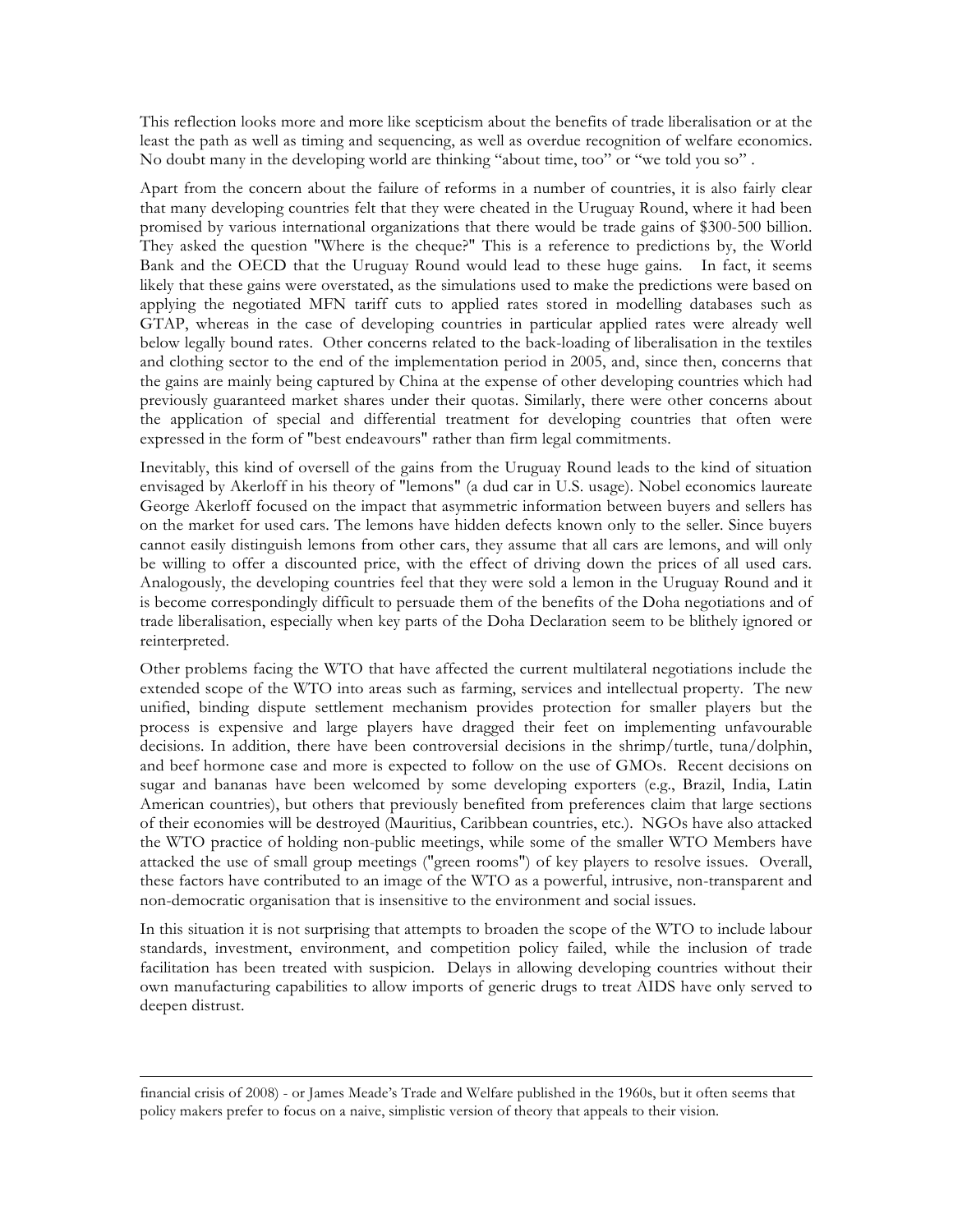After the failure of the WTO Ministerial Conference in Seattle towards the end of 1999, there was a collective sigh of relief among Members when the WTO was able to launch the Doha Work Programme in Qatar in 2001, perhaps due to the conjuncture of the economic slowdown of that year and concerns about the economic impact of the 11th September attack on the World Trade Center in New York. However, the post-Doha work programme has continued to suffer from delays, up to the failure in July 2008 - despite yet another "July package" that attempts to paint the Ministerial meeting as progress.

Much of the work of the last four years has taken place under the framework agreement of 1 August 2004 (also a "July package"). That package set out general frameworks for negotiations in five core areas: agriculture, market access on non-agricultural products, services, development issues and trade facilitation. Negotiations were expected to produce a package of detailed and specific negotiating modalities (an "end-game document") as the basis for negotiating outcomes to be adopted at the Hong Kong Ministerial ??? in December 2005 with the Round to be completed by the end of 2006.

However, moving the negotiations forward has been blocked by a series of clashes between developed and developing country groups on a wide range of issues as well as the clashes between exporters and, principally, the EU on agriculture. The expiry of the US Fast Track negotiations authority in March 2007 further complicated matters, and it has been obvious for some time that the deadlines were unrealistic and that there has been repeated failures to recognize the extent of the divide. It is fair to say that developed countries substantially underestimated the determination of the developing countries to stick together and hold them to the Doha promises.

Assuming that the Round is resumed seriously – presumably in 2009 after the US and Indian elections – any advances are still subject to full agreement on negotiating modalities, and much depends on the formulae to be used in agriculture and non-agricultural products as well as issues such as special safeguards for sensitive products and other flexibilities in agriculture and NAMA. The World Bank has estimated that if sensitive products are sufficiently widely defined the gains in agriculture will be negligible. However, World Bank and UNCTAD estimates suggest that the welfare gains from the negotiations could be in the order of \$80-130 billion both in agricultural and non-agricultural products while welfare gains from liberalisation of the temporary movement of labour (Mode 4) in services could produce gains up to \$300 billion. Impressive as this may seem, these amounts are less than 0.5 per cent of global income. However, as noted earlier, some studies note that these modest aggregate results conceal important sectoral movement – with losses in employment up to some 40 per cent in South Asian auto industry, but gains of 30 per cent in Indonesian leather, as two key examples. China would be expected to make further gains in textiles and clothing, provided it is not further restrained by anti-dumping or safeguard measures.

These estimates have led some commentators to suggest that it would not be a disaster if the negotiations were to fail, and there may have been some quiet satisfaction in some quarters after the failure of the July 2008 mini-Ministerial?? However, it is important to recall that the WTO fills an important role in a number of areas other than negotiations on the reduction of tariffs and other interventions. These are the areas of monitoring trade and policy developments, providing a framework for discussions and dispute settlement. Recent decisions on sugar, cotton, bananas and trade preferences have also shown the power of the dispute settlement mechanism to pry open markets. It is also a fact that the WTO was perceived as a forum where there could be continuous improvement of rules irrespective of any negotiations "round", and some substantive negotiations, such as the Information Technology Agreement, were concluded after the end of the Uruguay Round. Nevertheless there are some key areas such as agriculture, textiles and clothing and some service areas where a successful outcome to the multilateral negotiations would eliminate decades of discrimination against developing countries and could provide useful benefits for developing countries and some of the poorer segments of their populations, but inevitably this will entail some tough and political painful decisions.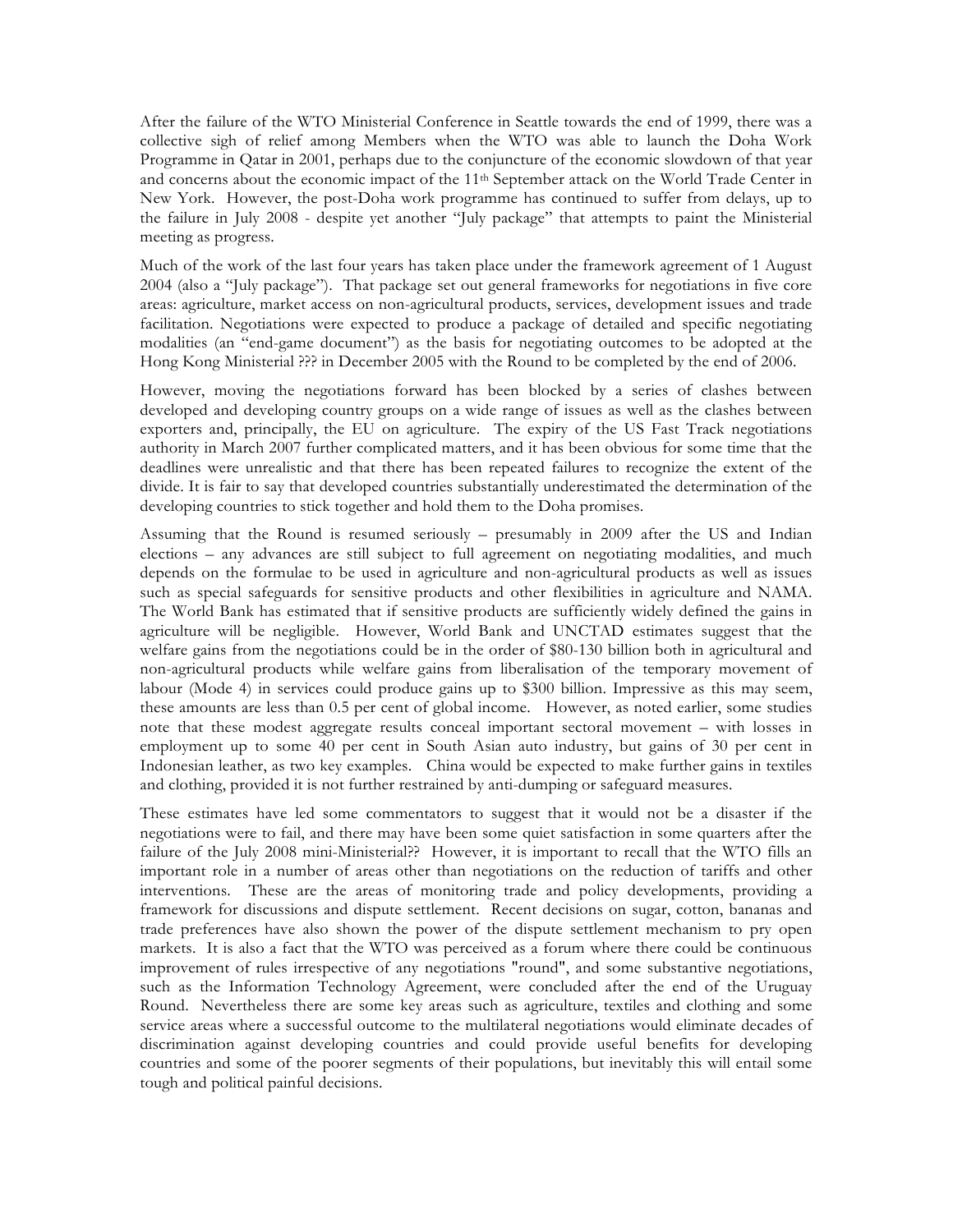Development was intended to be central to the Doha negotiations, which will largely be judged on that criterion. There are certainly many references to development and to special and differential treatment in the Doha Ministerial Decision. But it is difficult to predict the extent to which these will be implemented and what will be the development impact. With the constant downscaling of estimates, perhaps not much will be lost, although there have been concerns that liberalisation forced on developing countries as well as the tightening of WTO rules could limit the ability of developing countries to adopt certain trade and industrial policy measures. Another factor to be taken into account is the significance of the multilateral trade negotiations vis-à-vis other issues such as the development of supply capacity, which may be much more important, especially for the least developed countries. In this context, an Aid for Trade Package, suggested by the UN Millennium Development Project Task Force under Jeffrey Sachs,5 would go a long way in enabling developing countries, especially LDCs, to meet adjustment costs, build trade-related infrastructure and supply capacity in order to benefit from opportunities opened up by the current negotiations.

The Hong Kong Ministerial Declaration that Aid for Trade should aim to help developing countries, particularly LDCs, to build the supply-side capacity and trade-related infrastructure that they need to assist them to implement and benefit from WTO Agreements and more broadly to expand their trade. Aid for Trade was seen as a valuable complement to the outcome of the negotiations. Subsequently, the Director-General of WTO created a Task Force to make recommendations on how to operationalize Aid for Trade, consulting WTO Members, the IMF, the World Bank, other relevant international organisations and regional development banks on appropriate mechanisms to secure additional financial resources for Aid for Trade. However, while a great deal of information has been collected and reviewed, the bottom line seems to be that no new money will be forthcoming, and developing countries are concerned that any funds that are made available would be subject to the kind of conditionalities that were part of the Bretton Woods institutions' structural reform packages (Laird, 2007).

#### *2.2 Trends in the formation of regional trade agreements*

 $\overline{a}$ 

Another challenge to orthodoxy arises from the proliferation of bilateral and regional agreements (RTAs) since the beginning of the 1990s, leading to a number of concerns as to their compatibility with the multilateral system and to the distributions of the welfare effects (Bhagwati, 1992). Figure 2 shows the proliferation of RTAs on a chronological basis by differentiating between two time periods, the GATT and the WTO years; the latter is the period we tend to associate with the current wave of RTAs. Notably Figure 2 shows that of the total number of RTAs notified to the GATT/WTO up to December 2006, 124 were notified during the GATT years and 243 during the WTO years; this amounts to an annual average RTA notification of 20 for the WTO years compared to less than three during the four and half decades of the GATT. Also significant is the fact that of the GATT notified RTAs, only 36 remain in force today, reflecting in most cases the evolution over time of the agreements themselves, as they were superseded by new ones between the same signatories (most often going deeper in integration), or by their consolidation into wider groupings.

<sup>5</sup> UN Millennium Project 2005, "Investing in Development: A Practical Plan to Achieve the Millennium Development Goals. Overview, UNDP New York 2005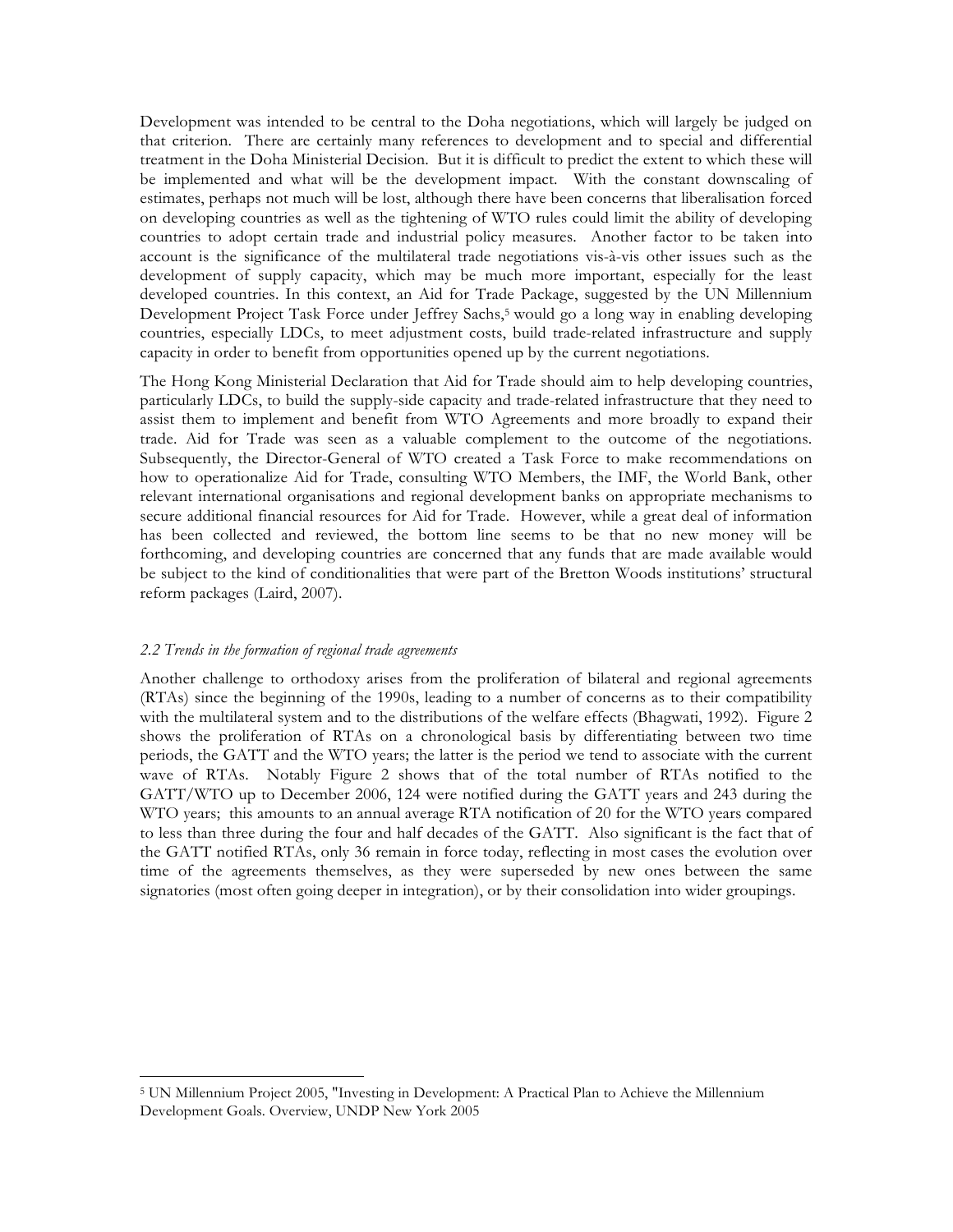

**Figure 2: RTAs notified to the GATT/WTO (1948-2006), currently in force, by year of entry into force** 

Source: WTO Secretariat.

 $\overline{a}$ 

The new wave of RTAs bears some distinct features.6 Breaking with the past, when RTAs were often signed between countries of the same geographic region, there has been a noticeable rise in the number of overlapping and inter-regional RTAs, with North-South RTAs, under which developing countries offer reciprocal treatment, becoming more common. A substantial number of developing countries have already entered into or signed RTAs with a developed country partner. In addition, these agreements now have substantially enlarged scope, covering services, government procurement, intellectual property, competition policy, labour standards, and so on, although the agricultural sector is often subject to fewer commitments. A few RTAs (e.g. Canada-Chile, Australia-New Zealand, the European Economic Area) take a radical approach in traditional areas, for example, by abolishing contingency protection measures such as anti-dumping.

While these agreements all represent liberalization beyond the status quo, and seem to offer benefits for participants, a number of different approaches have been followed, especially in the treatment of issues that are not (yet) covered by the WTO, and this could well pose a number of problems for multilateralism. Moreover, third countries may well suffer from negative trade diversion.7 Bhagwati (2002) also worries about the effects on the multilateral trading system itself, which he believes can be weakened by RTAs. Another concern refers to imbalances in bargaining power when such agreements are negotiated between partners having different levels of development.

However, it seems likely that, in the wake of the various unilateral reforms starting in the mid-1980s, many developing countries wanted to cement their reforms by entering into RTAs that would make policy reversals less likely.8 The establishment of the new North-South and East West agreements

<sup>6</sup> See for example, Cernat and Laird (2005) and Abuggatas (2004)

<sup>7</sup> However, Laird (1999) notes that third countries could well benefit if the creation of the new RTA attracts investment, growth faster than before and draws in trade from third countries, as in the first 6-7 years of MERCOSUR. Similarly Hartler and Laird (1999) note that the EU-Turkey Custom Union was beneficial to third countries as Turkey substantially liberalised its trade and adopted more transparent practice, <sup>8</sup> Laird (1999) cites this as a reason for Mexico's enthusiasm for participation in NAFTA.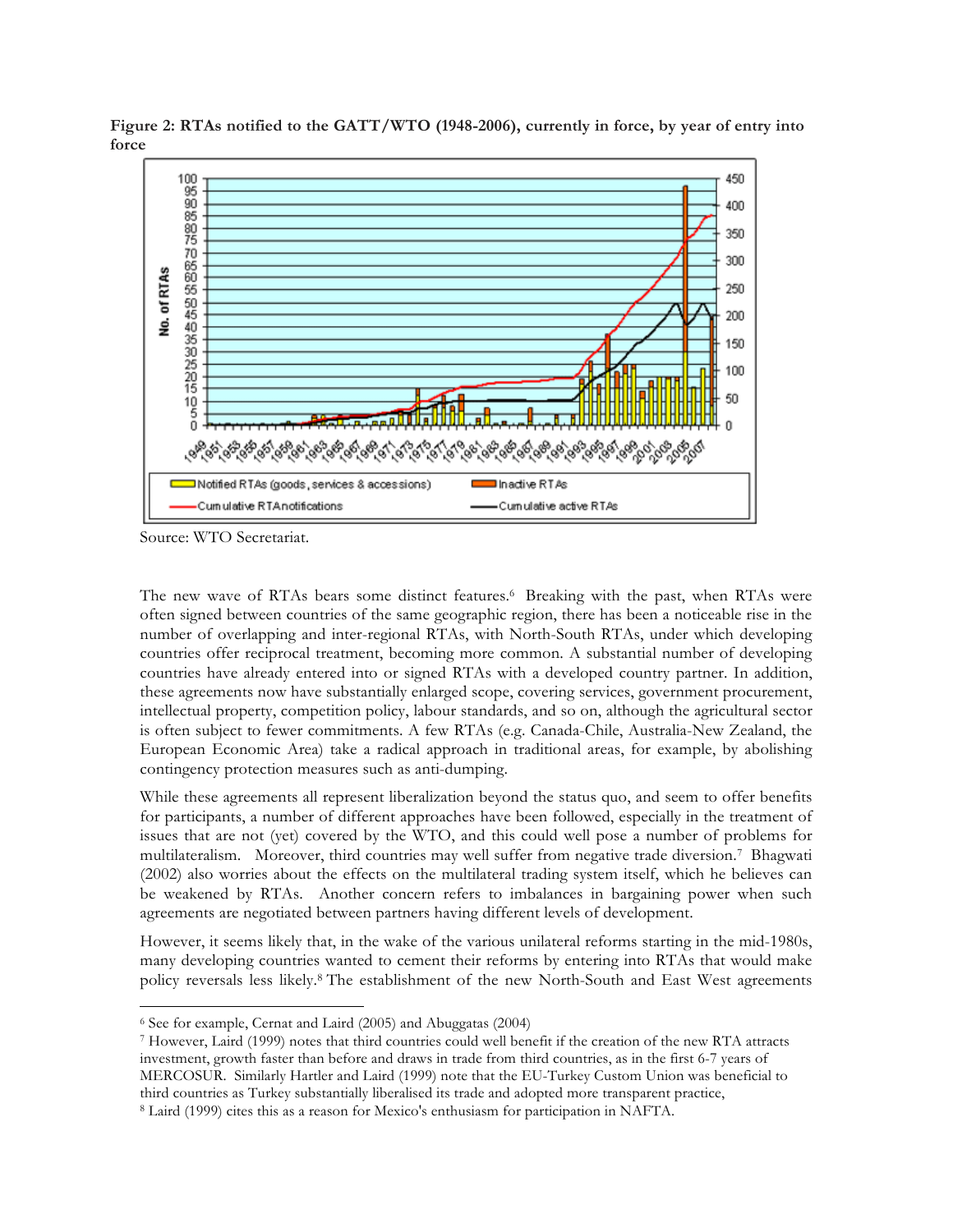has also been for political and security reasons, as well as economic factors. More generally, it is also likely the most recent mushrooming of RTAs is due to frustration with the slowness of the WTO multilateral processes. It is likely too that there is some kind of knock-on or demonstration effect, with no country wanting to be left out while others are forming such agreements.

Overall, the trends in the establishment of RTAs is perhaps the single most important challenge to orthodoxy in trade, as mainstream economic thinking continues to favour the multilateral route to trade liberalisation, while nations forge ahead with the establishment of new arrangements almost on a day by day basis. The recent failures in the WTO might well give further impetus to RTA formation.

## *2.3 Re-visiting autonomous reforms*

 $\overline{a}$ 

The Operations Evaluation Department of the World Bank has recently undertaken an evaluation of the effectiveness of trade-related lending operations. In a sense this is long overdue, but the fact that the exercise is being carried out at all suggests that there are some concerns about trade policy reforms. Indeed it is remarkable that after some 15 years of experience with national trade reforms, there is still no magic formula that guarantees monotonically increasing level of welfare under reform. The very existence of "structural adjustment" lending suggests that there was awareness of potential problems, but in practice the focus of such lending was on the design of liberalisation packages and relatively little attention was paid to the design of the adjustment process itself. The funding was essentially seen as the buffer to cope with potential balance of payments problems as countries liberalise and imports expand ahead of the build-up of export supply capacity.

However, apart from some notable examples of success, it is clear that there is still an issue as to how to generate a supply response in the wake of a reform programme. The idea of some kind of proactive support, such as export subsidies, promoted by some Bank staff, largely ran foul of ideological stances (e.g., "if there is a problem, not enough has been done" - and not that the programme has design flaws). Moreover, the possibility of using policy tools, such as subsidies, to overcome market failures are increasingly running up against limitations imposed by expanding WTO rules. Recent work by Laird and Fernandez de Córdoba (2006) also suggests that there is need for caution in asking countries to embark on ambitious reform programmes, since reform-minded governments could risk being replaced by others that take a more protectionist stance, which would result in reforms being stalled, if not reversed.

Laird and Fernandez de Córdoba (op.cit.) reach a number of conclusions on the lessons to be learned from the reform experience, based on eight country studies commissioned under a UK DFID project.<sup>9</sup> A number of the findings do not depart from orthodoxy, at least in its narrowly defined focus on market reforms. However, the studies do confirm commentary from the "nonorthodox" positions as to the importance of institutions, good governance, and so on. Perhaps less well understood are the significance of the greater capacity of large economies to absorb reforms, the importance of investment liberalisation ahead of trade reforms, the importance of substantial targeted funding to facilitate reforms, the tremendous importance of expenditure on transportrelated physical infrastructure, and the need to address the high cost of capital that seems to be endemic in many developing countries.

What is also clear from the studies is the almost total lack of attention given to the need for social safety nets to offset the negative effect of reform as labour markets shake out during structural changes. This may be the single most important social issue that has been given scant attention in

<sup>9</sup> The countries were Bangladesh, Brazil, Bulgaria, India, Jamaica, Malawi, the Philippines and Zambia. The full report is available at http://192.91.247.38/tab/events/namastudy/coping.asp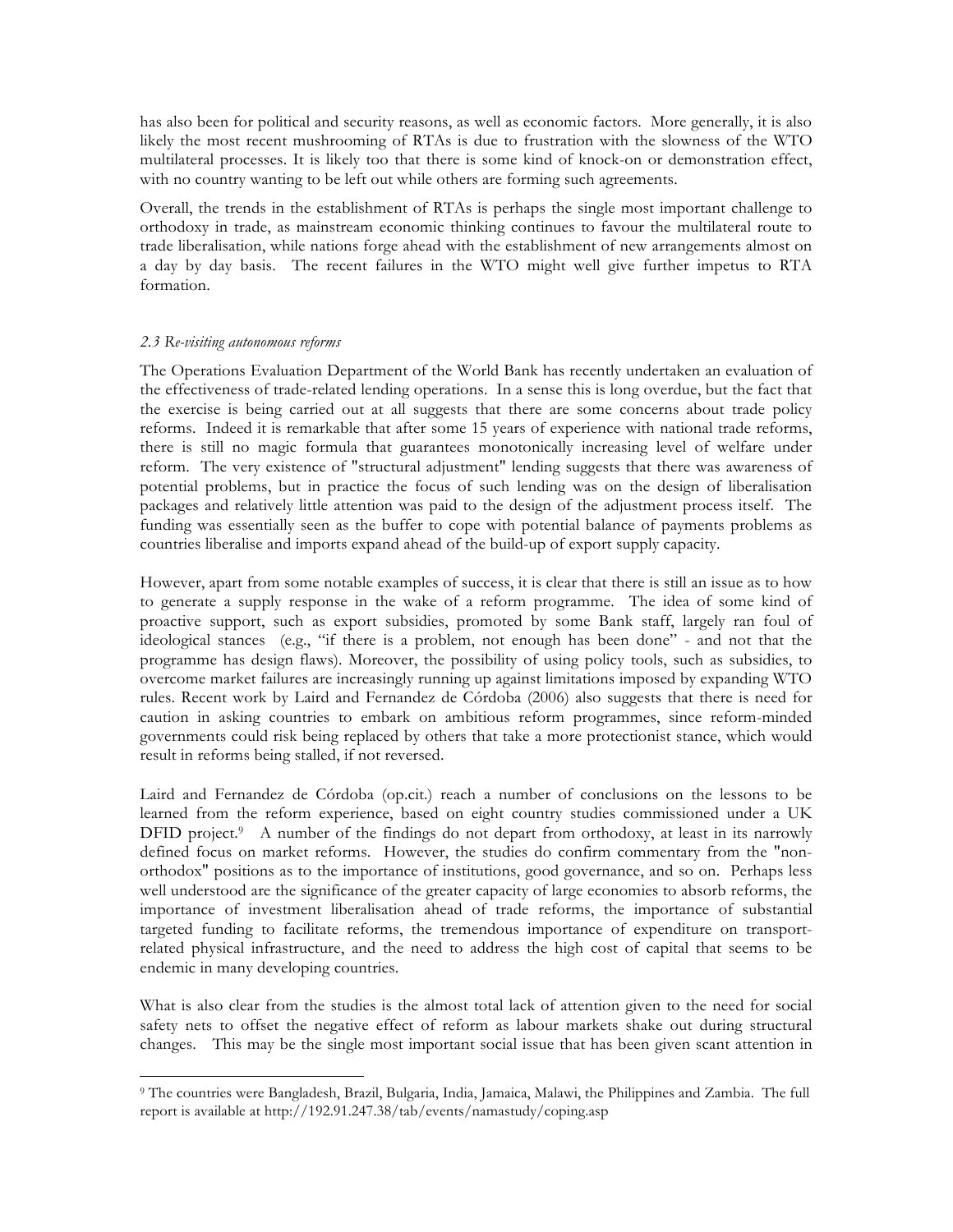reform programmes, but one which can make or break governments as public support for reforms are implemented. Martin Rama at the World Bank has been one of the few economists who has focussed extensively on the design of adjustment programmes to address the labour market issue and it is clear that much more work is needed along these lines.10

The international financial institutions, with their considerable technical expertise in a wide range of projects, can play an important role in helping developing countries to implement or extend programmes to address the wider adjustment issues, fostering supply-side programmes and addressing social safety nets. The WTO process can also help by providing for anticipated liberalization in areas where the developing countries have comparative advantage. This would help create jobs ahead of job losses in sectors that are likely to suffer from increased competition as their own barriers are lowered. The WTO could also usefully address systemic and rules-related issues with the aim of allowing policy space for development purposes. This was partly envisaged in the original GATT, but it seems that such options, including the use of support policies in the presence of externalities, are being closed off to developing countries.

The GATT/WTO has traditionally been silent on the issue of adjustment, leaving this entirely up to national policies to address, with or without the support of the Bretton Woods institutions in the case of the developing countries. Unfortunately, while attention has been given to the importance of "aid for trade", as discussed earlier it is not evident that new funding will be found and there are concerns that such funding as becomes available may be tied to the same kind of programmes that caused some of the adjustment problems in the past. The challenge is – still – to design efficient adjustment mechanisms, as well as to ensure their funding and find ways to effectively integrate them into the negotiating outcomes.

# **3. Conclusion**

The substantial re-think now being seen about trade policy prescriptions for developing countries is based on a revaluation of effects - empirical results - rather than any revision of theory, although Krugman certainly deserves credit for his early challenge to conventional wisdom. Of course, much of the economics profession and the international lending agencies still consider free trade as the optimal policy in the longer term. However, this has always been subject to some qualifications - for example, the theory of the second best has been an important qualifier for many decades (see Meade's Trade and Welfare written in the 1960s), and the carefully crafted comments by the Growth Commission are a welcome reminder of theory and the limits of economic science.11 Moreover, for at least 20 years there have been concerns about the timing and sequencing of reforms, with widespread if not universal agreement on the need for macro-economic stability before launching into more far-reaching trade reforms. The fine-tuning of the Washington consensus to include attention to the quality of institutions and building supply-side capacities is also welcome, but in practice that these have also been part of World Bank programmes for many years (although Mr Wolfenson certainly gave them greater prominence in public statements).

The unfortunate experience of some developing countries, especially in Africa, did not go unnoticed by the anti-globalisation movement, which has been effective in inhibiting the reach of the WTO and the progress in the current negotiations. This reaction has some justification, although equating the WTO system with free trade really misses the point that, beyond the basic GATT articles on MFN and national treatment, many of the WTO rules are less about free trade than about setting a framework for trade intervention, e.g. for health and safety reasons, for national security, to stop dumping or unfair subsidisation (not always very effectively) and so on. On the other hand, the

 $\overline{a}$ 

<sup>10</sup> See, for example, Rama (2003).

<sup>11</sup> The cautious case for industrial policy interventions by such a respected body would certainly have taken much of the heat out of the debate raging in Geneva about "policy space" in the last few years.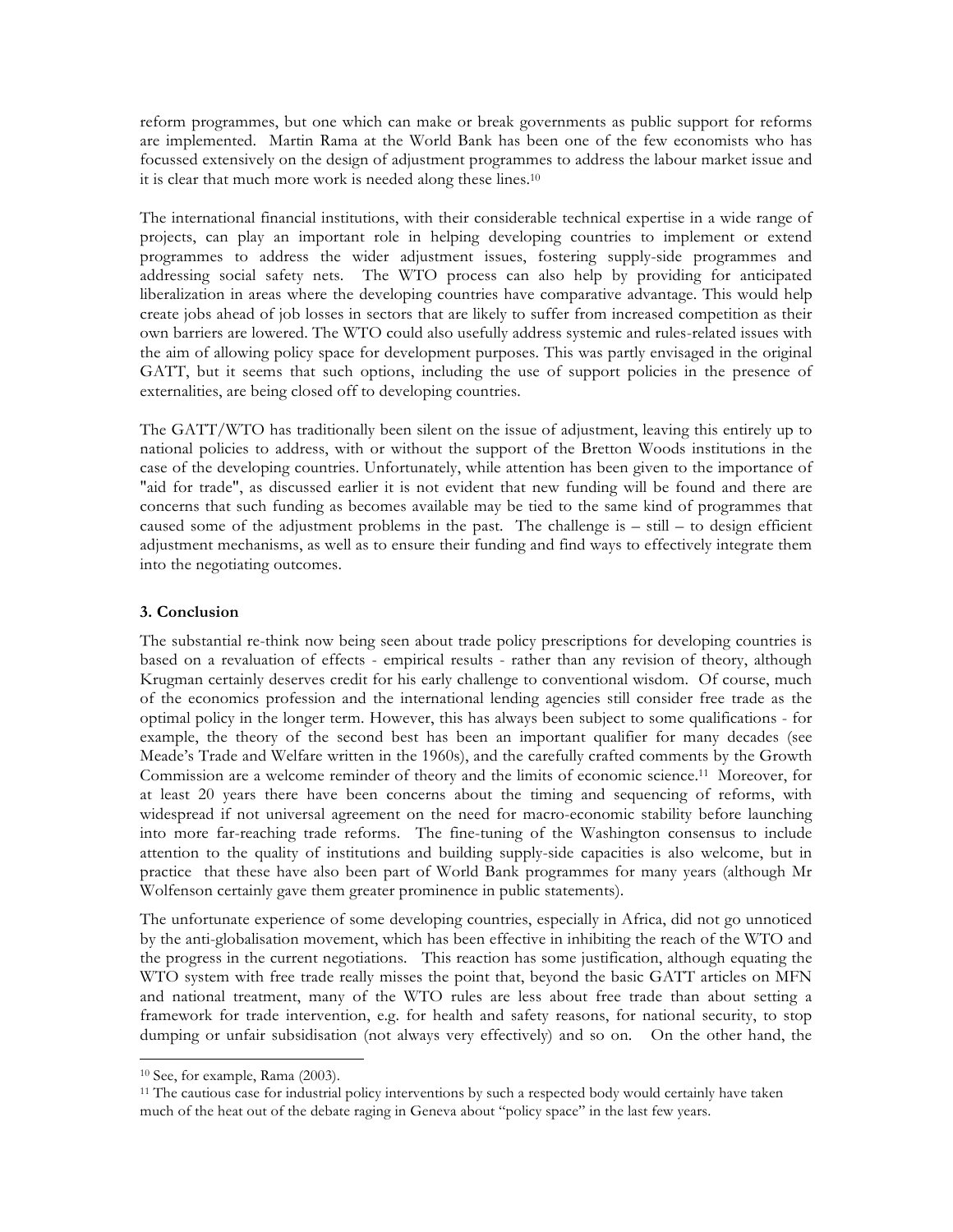pressure placed on developing countries by developed country negotiators to open their markets – despite the emphasis in Doha on development, including "less than full reciprocity" – shows a sad lack of awareness of recent experiences in Africa and elsewhere and the consequent re-thinking of policy, as well as scant regard for the letter and spirit of the Doha Ministerial Declaration. Equally serious is the failure of delegates to appreciate that international negotiations are not a football match with each side trying to score a goal at the other's expense, but a cooperative game in which the participants are trying to strive towards a solution that is of general benefit and takes full account of each other's concerns.

It is clear that some of the criticisms of the liberal trade orthodoxy are valid, and, in trade, there have often been programmes that were implemented too quickly, based on a standardised approach, and again the Growth Commission highlights the need for caution, commending Deng Xiaoping's dictum to "cross the river by feeling for the stones." In effect the Commission is confessing our ignorance and emphasising the need for constant monitoring of the implementation of policy reforms. While there have been some highly positive results - and we need to learn better how to emulate those cases - trade reforms have been implemented without adequate attention to supporting polices and measures in a number of cases. If we have learned anything from the experience of the last 10-15 years, it is that one size does not fit all, and greater attention needs to be paid to the specificity of cases in tailoring effective reform programmes. In this context, proposals to provide "aid for trade" in support of future reforms are a welcome recognition of the need to address the development challenges in trade reforms, but the debate gives rise to concerns about the adequacy of funding for this initiative as well as concerns that aid for trade does not become an excuse for ideologues to press forward with conditionalities that repeat the mistakes of the past